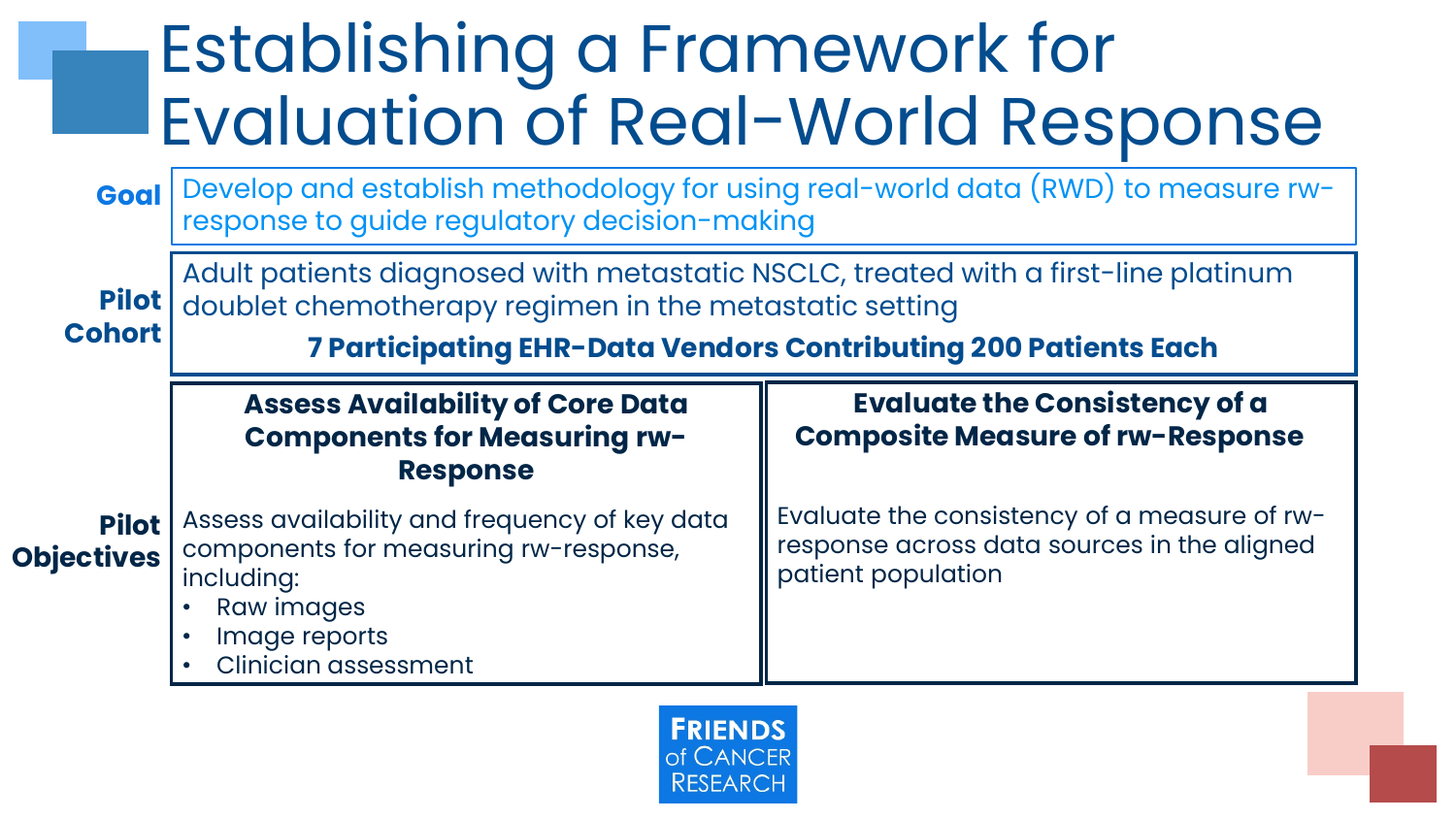

# Real-World Response Pilot

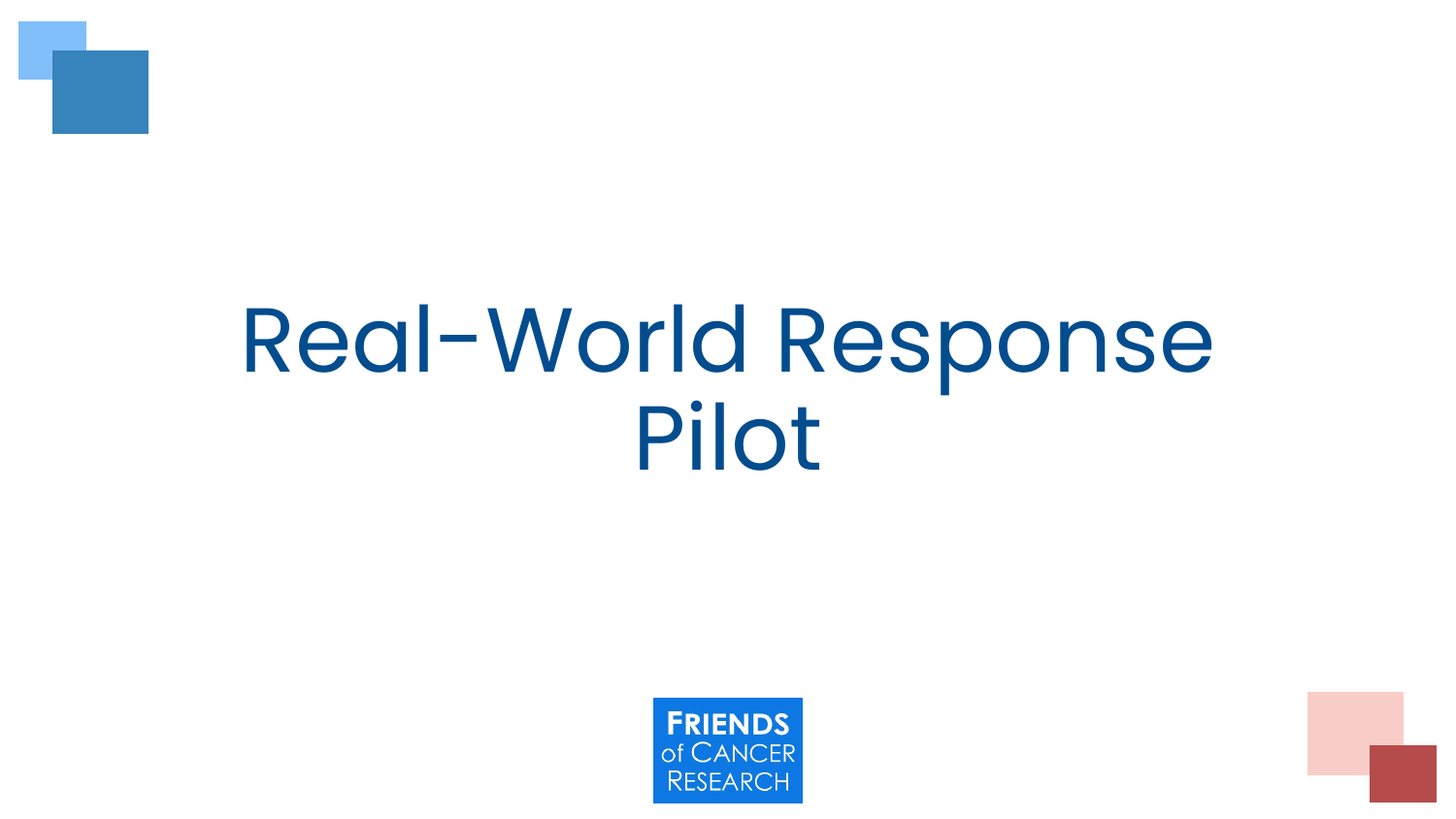### RWE Pilot 3.0: Establishing a Framework for Evaluation of Real-World Response

**Broad Goal:** Develop and establish methodology for using RWD to demonstrate benefit to patients to guide regulatory decision-making

**Pilot 1.0** Established aligned definitions and protocols for capturing rw-endpoints in a feasibility study



**Pilot 2.0**

Assessed performance of rw-endpoints to identify the direction and magnitude of treatment effect Evaluated the internal consistency of real-world datasets by applying RCT I/E criteria



**rw-Response**

Establishing a framework for evaluating rw-response and assessing the consistency of the measure to generate RWE

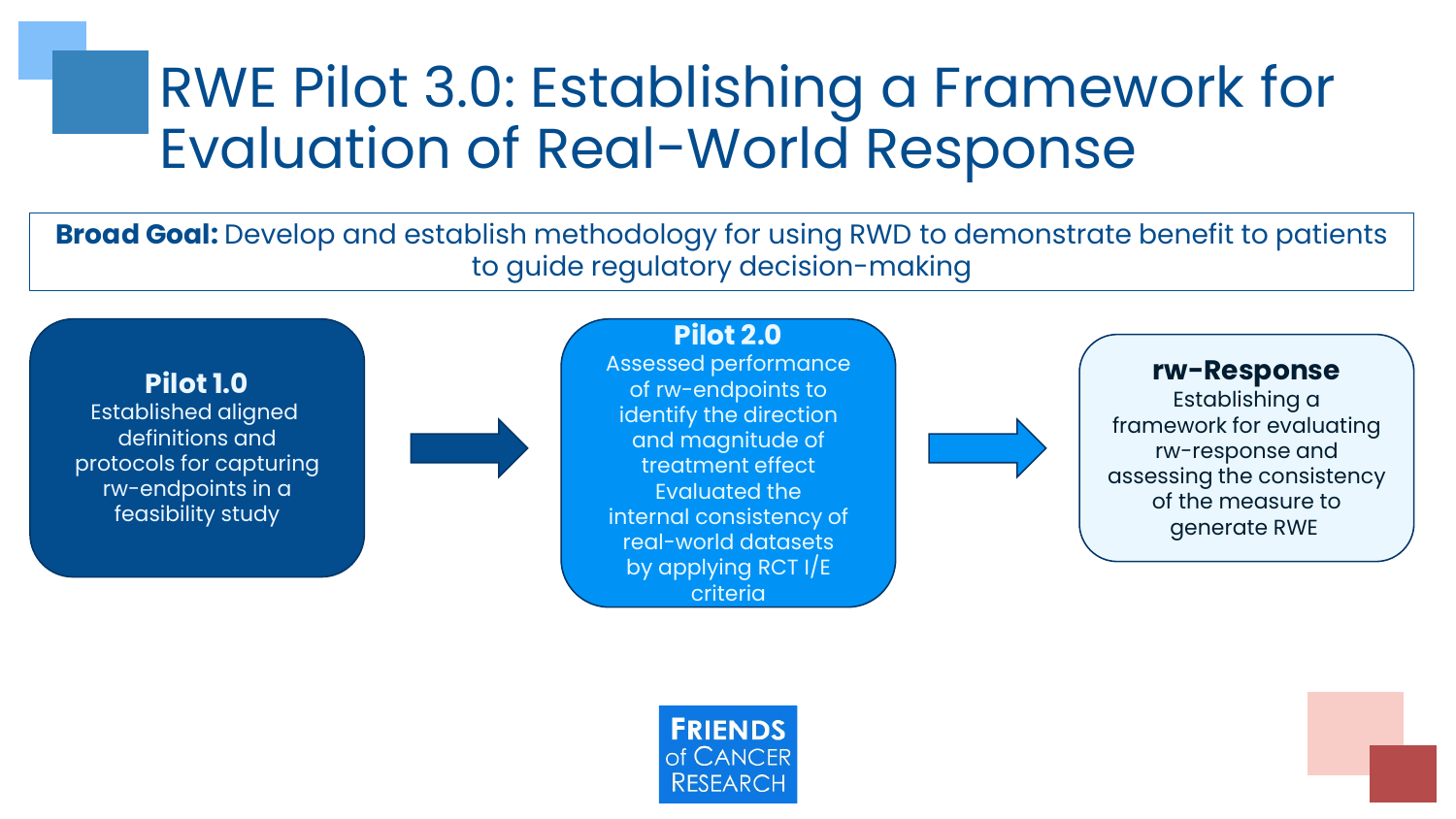## Measuring Real-World Response

### **The Definition The Problem The Solution**

**Real-world response (rwresponse) is a clinical outcome derived from real-world data (RWD) that provides valuable details about therapeutic efficacy.** 

Data vendors largely derive rwresponse from the clinician's assessment of change in tumor burden. This endpoint has promise in the postmarket setting to attribute a real-world outcome to a drug intervention in a single arm cohort.

**Currently, there is no consensus definition or approach for measuring rw-response.**

In the real-world setting, data are not consistently captured in a structured or systematic way. Further, there is not a uniform criterion (e.g., RECIST 1.1) in the observational setting for determining tumor response. Therefore, an effort to evaluate, establish, and validate a uniform definition for rw-response is needed.

**A unique research partnership to develop an aligned framework for measuring rw-response across datasets and a pilot to assess the feasibility and consistency of the measure.**

*Friends* has assembled data partners with EHR-based datasets to develop an aligned framework for measuring rwresponse and conduct a pilot to evaluate the availability of data for the measure and the consistency of rwresponse through an assessment across groups based upon an aligned patient population.

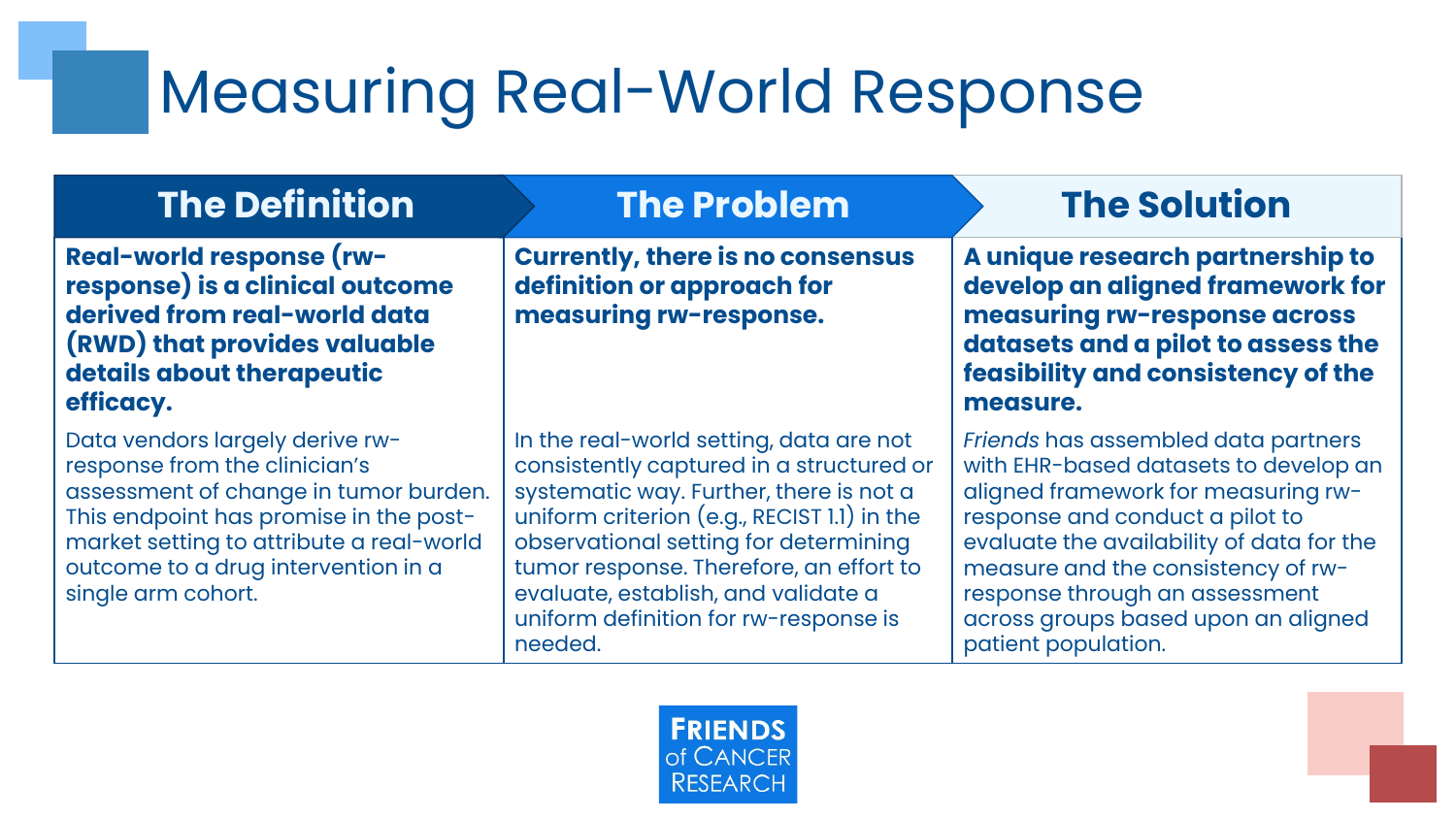## rw-Response Approach

**7 Participating Data Vendors Contributing 200 Patients Each**

**Pilot** | Adult patients diagnosed with metastatic NSCLC, treated with a first-line platinum doublet chemotherapy regimen in the metastatic setting. **Cohort**

**Assess the Availability of Core Data Components for Measuring rw-Response**

Assess the availability and frequency of key data components for measuring rw-**Pilot** response, including:

### **Raw images Objectives**

- Image reports
- Clinician assessment

### **Evaluate the Consistency of a Composite Measure of rw-Response**

Evaluate the consistency of a measure of rw-response across data sources in the aligned patient population

**FRIENDS** of CANCER **RESEARCH**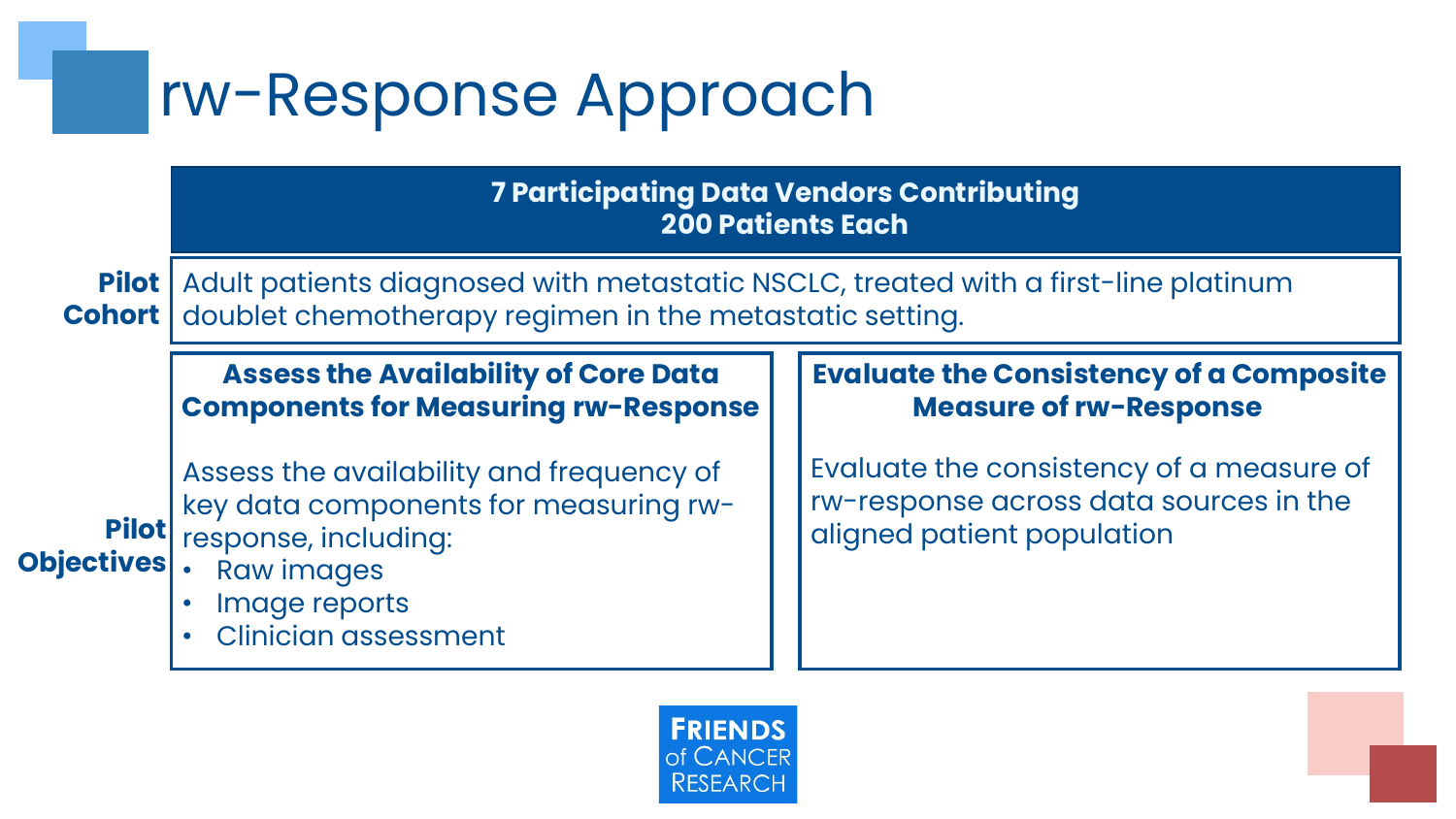## rw-Response Analysis Strategy Overview

| <b>Objective 1</b>                                                                                                                                                                                                                                                                           | <b>Assess Availability and Frequency of Data Components</b> |                                                                                                                             |                                                                                                                                                                                                                                                                                            |                                                                                                                                      |  |  |
|----------------------------------------------------------------------------------------------------------------------------------------------------------------------------------------------------------------------------------------------------------------------------------------------|-------------------------------------------------------------|-----------------------------------------------------------------------------------------------------------------------------|--------------------------------------------------------------------------------------------------------------------------------------------------------------------------------------------------------------------------------------------------------------------------------------------|--------------------------------------------------------------------------------------------------------------------------------------|--|--|
| <b>Availability of Core Data Components</b><br>• Percent of patients with each data component<br>• Median (IQR) data components per patient<br>• Percent of clinician assessments with a specific<br>source of assessment<br>• Percent of imaging with a specific indication and<br>modality |                                                             |                                                                                                                             | <b>Frequency and Timing of Data Components</b><br>Time between index date and first occurrence of<br>$\bullet$<br>data component<br>• Time between the 1st and 2 <sup>nd</sup> data components<br>• Time between each sequential pair of components<br>· Time between all sequential pairs |                                                                                                                                      |  |  |
| <b>Objective 2</b>                                                                                                                                                                                                                                                                           |                                                             | <b>Measure rw-Response</b>                                                                                                  |                                                                                                                                                                                                                                                                                            |                                                                                                                                      |  |  |
| <b>Estimation of</b><br>rw-Response Rate and<br><b>6-Month rwR Duration Rate</b><br>Within and across datasets, with<br>subgroup analyses planned                                                                                                                                            |                                                             | <b>Calculation of</b><br><b>rw-Duration of Response</b><br>Kaplan-Meier analysis, also<br>accounting for interval censoring |                                                                                                                                                                                                                                                                                            | <b>Association between</b><br>rw-Response and<br><b>Time to Event rw-Endpoints</b><br>Association with rwOS, rwTTD,<br><b>rwTTNT</b> |  |  |

rwTTNT